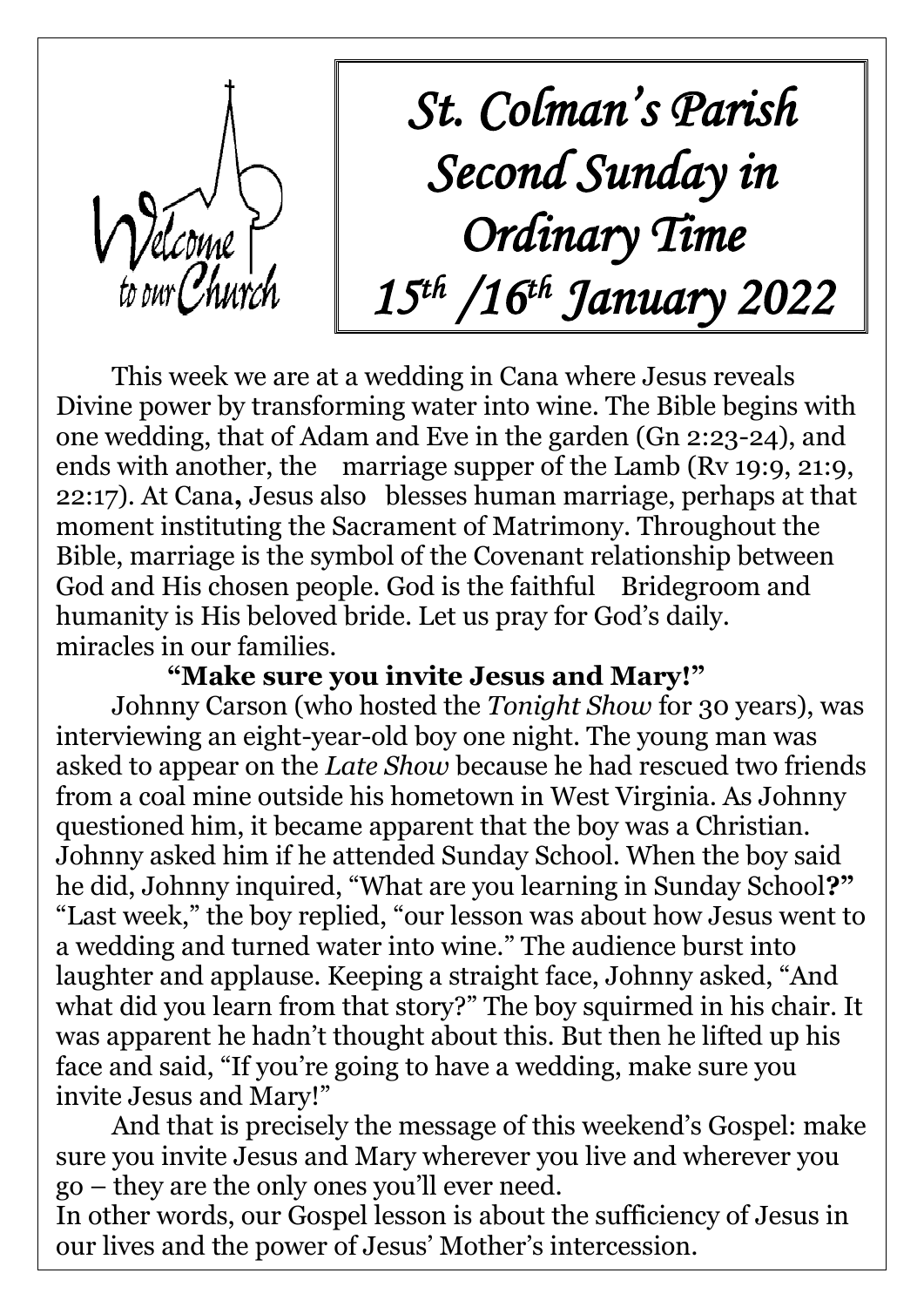**Fr. Danny Broderick (087) 9061255 Parish Residence:** 18 Ballyoughtragh Heights, Milltown **Rev. Conor Bradley (087) 3664057 Parish Office: Tues.** & **Thurs** 9:30-12:30 **066-9767312** Email: [milltown@dioceseofkerry.ie](mailto:milltown@dioceseofkerry.ie) Website: www.milltownlistryparish.com **Safeguarding Children: Contact No (087) 6362780**

**Recent Death: Please pray for: Mary Esther Daly,** Knockavota **Joe Ryan** Rockfield/Castleisland,  **Eileen** (**Ellen) Horgan,** Dalkey Park, Co Dublin/Milltown

# **Adoration of the Blessed Sacrament will resume this Wednesday Jan. 19th in Milltown Church from 4:00p.m. -7:00p.m.**

| <b>Masses &amp; Intentions</b> |          |              |                                     |  |  |
|--------------------------------|----------|--------------|-------------------------------------|--|--|
| Mon. Jan $17th$                |          |              | No Mass                             |  |  |
| Tues. Jan. 18 <sup>th</sup>    | Listry   | $7:00$ p.m.  | Dan & Mary McCarthy, Lissivane West |  |  |
| Wednes 19 <sup>th</sup> Jan    | Milltown | $10:00$ a.m. |                                     |  |  |
| Thurs Jan. $20th$              |          |              | No Mass                             |  |  |
| Fri. Jan. $21st$               | Milltown | $7:00$ p.m.  | Peggy Leane, Kilburn                |  |  |
| Sat. Jan. $22nd$               | Listry   | $6:00$ p.m.  | <b>Frances Twiss, Callingfercy</b>  |  |  |
| Sun. Jan. $23rd$               | Milltown | $11:15$ a.m. | Bob Dan & Lizzie McKenna, The Cliff |  |  |

| <b>Eucharistic Ministers</b>         |                    |  |  |  |
|--------------------------------------|--------------------|--|--|--|
| Listry Saturday 22 <sup>nd</sup> Jan | Margaret Gallagher |  |  |  |
| Milltown Sunday 23rd Jan             | Anna Clifford      |  |  |  |
|                                      | <b>Readers</b>     |  |  |  |
| Listry Saturday 22 <sup>nd</sup>     | Tom O' Sullivan    |  |  |  |
| Milltown Sunday 23rd                 | Turlough O' Brien  |  |  |  |

Mass is broadcast on 106fm, and all Weekend Masses will be streamed online via [www.milltownlistryparish.com](http://www.milltownlistryparish.com/) or churchmediatv.ie. The webcam in Milltown and Listry church captures images of individuals who sit in the first two seats of the church. Please sit in another part of the Church if you do not wish your image to be broadcast in this way.

# *Last weekend's collection - €800.00 Thank you for your generous and continuing support*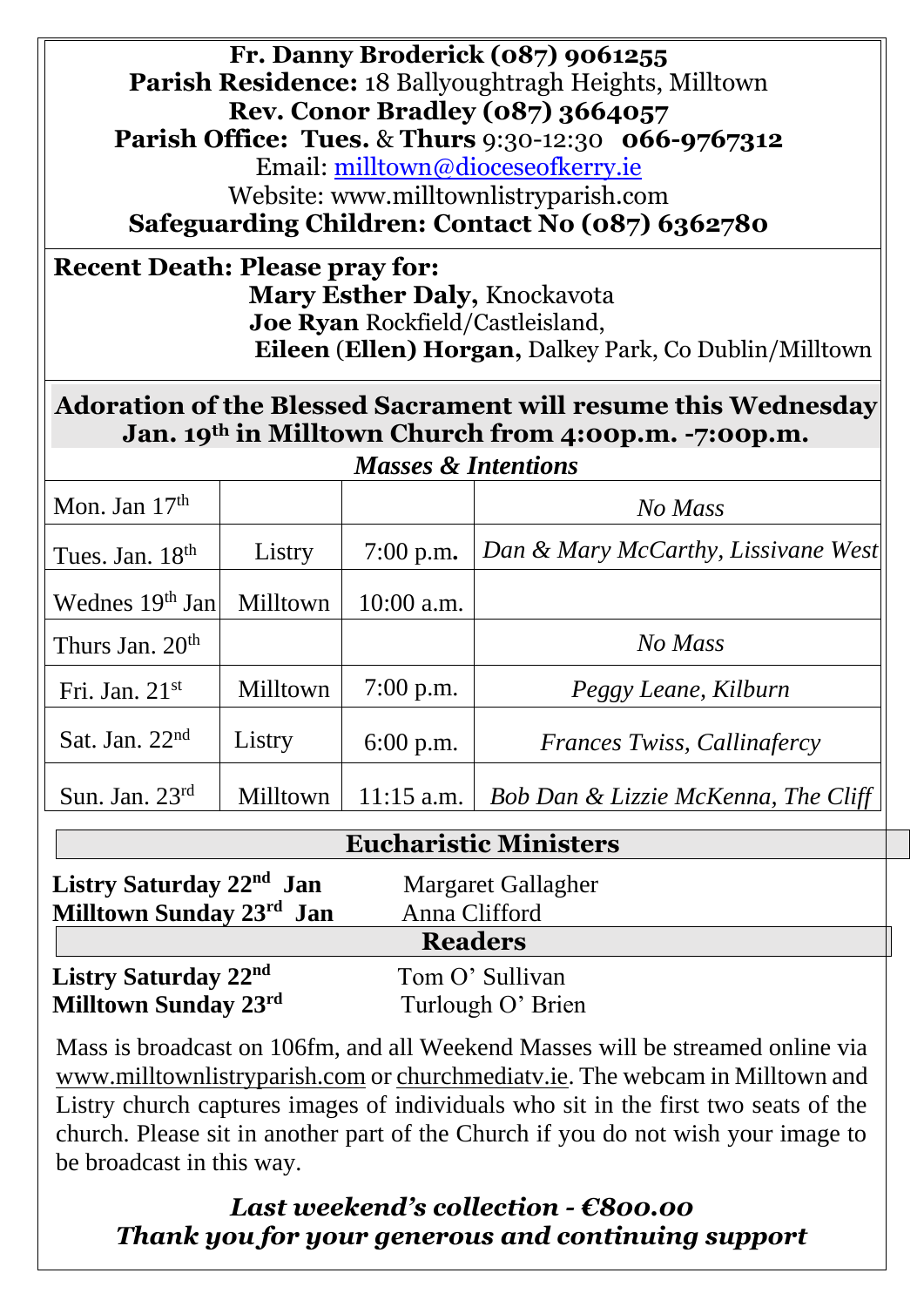**Register for Mission 2022:** Join the diocesan online Mission from Jan 16th – 19th. Each day, you are invited to join in the Mission talk, Prayer, Mass, Reflection, Prayer Petition and Family Time. Speakers include Oisín McConville, Kate Liffey, Fr Sean McDonagh and Miriam Kerins Hussey. Register for the upcoming Mission, *Moving Forward in Hope*, on [www.dioceseofkerry.ie](http://www.dioceseofkerry.ie/) The Mission Booklet is available in Milltown and Listry Church. Please feel free to take one.

**Job Vacancy:** St John Paul II Pastoral Centre, Killarney, Co. Kerry invites applications for the position of a Part Time Secretary. The role will involve general secretarial duties. Experience required in Microsoft Office and general office duties. Application for the position by cover letter and CV, in confidence, to [diocesanpastoralcentre@dioceseofkerry.org](mailto:diocesanpastoralcentre@dioceseofkerry.org) Closing date for applications is 5 pm on Wednesday Jan 26th. Interviews will be held during week commencing Jan 31st. Garda Vetting will apply.

 $\_$  . The contract of the contract of the contract of the contract of the contract of the contract of the contract of the contract of the contract of the contract of the contract of the contract of the contract of the con

**Winners in Parish Draw 2021**

| 1.  | Kevin O' Shea<br>Lissivane         | 26. Sheila O' Shea Doonikane        |
|-----|------------------------------------|-------------------------------------|
| 2.  | Anthony Mahony, Killorglin         | 27. Eileen Robert, Callinafercy     |
| 3.  | Dara Tangney, Listry               | 28. Owen O' Shea, Ballyoughtragh    |
| 4.  | Kate & Cora O' Connell             | 29. James O' Dowd                   |
| 5.  | Jack Kearin, Milltown              | 30. Tony Darmody, Faha              |
| 6.  | Jer Hogan, Listry                  | 31. Caoimhe O' Brien, Milltown      |
| 7.  | John Courtney, Rockfield           | 32. Fionn Quirke, Farran            |
| 8.  | Kathleen Wall, Lahard              | 33. Pat O' Sullivan                 |
| 9.  | Connie Hayes, Milltown             | 34. Kathleen Hobbins, Listry        |
| 10. | Denis & Joan Murphy                | 35. Christy Scully, Listry          |
| 11. | Margaret O' Sullivan, Faha         | 36. Bark Buckley, Listry            |
| 12. | Nathan Howe - Rockfield            | 37. James Murphy, Listry            |
| 13. | Ml. Spillane, Culleeneymore        | 38. Michelle O' Sullivan, Listry    |
| 14. | James O' Shea, Callinafercy        | 39. Noreen Nolan, Listry Cross      |
| 15. | <b>Brendan Twiss, Callinafercy</b> | 40. Josephine O Connor Knockreigh   |
| 16. | Alice Murphy                       | 41. Dylan Lanigan, Kilkenny         |
| 17. | O' Donnell Family, Faha            | 42. Mary Kennedy, Listry            |
| 18. | Ml.& Marie Slattery, Milltown      | 43. Patricia Kneafsey, Killarney Rd |
| 19. | Catherine Brick, Woodville         |                                     |
| 20. | Sinead Coakley Riordan, Laharn     |                                     |
| 21. | Deirdre Corkery, Farranmanagh      |                                     |
| 22. | Declan Spillane - Listry           |                                     |
| 23. | Clodagh Sparling - Listry          |                                     |
| 24. | Julie Brosnan - Rockfield          |                                     |
| 25. | Mary Aspell, Corpus Christi        |                                     |
|     |                                    |                                     |